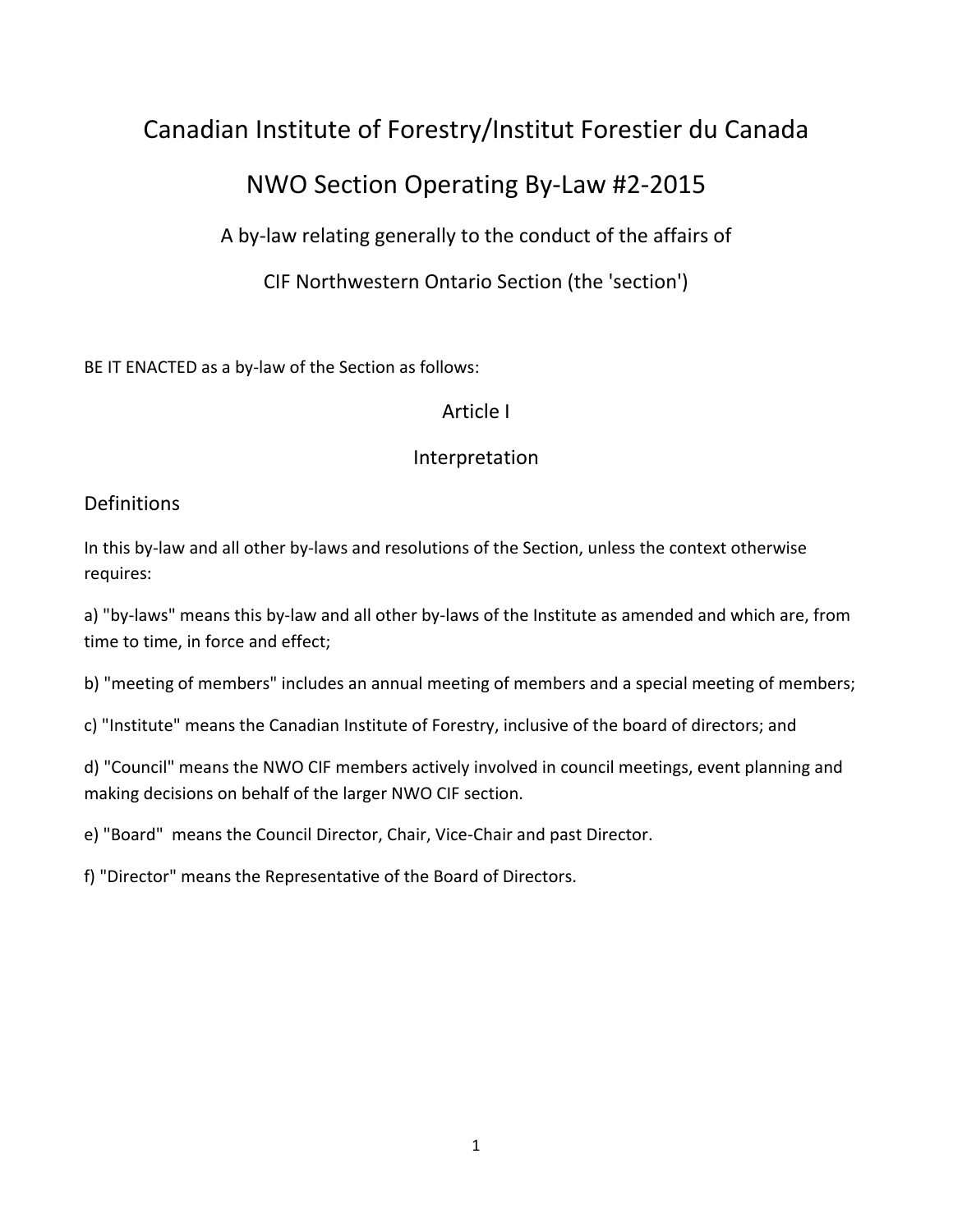#### Article II

### General

# By-laws of the Canadian Institute of Forestry

The General Operating By-Law #1-2008 of the Canadian Institute of Forestry and all other by-laws of the Institute as amended and which are, from time to time, in force and effect shall be incorporate as by-laws of the Section.

# Area to be Included

That area of the Province of Ontario, bounded on the west by a line commencing at the International boundary, thence northerly along the 92 degree of longitude passing approximately 16 miles west of the town of Atikokan to the 49 degree of latitude and thence east along the 49 degree of latitude to the 91 degree of longitude and then north along the 91 degree of longitude, passing approximately 28 miles east of Ignace to Hudson Bay; on the east by a line commencing at the International boundary and thence north along the east boundary of the Province of Ontario Electoral District of Thunder Bay and its projection to the International boundary, passing approximately 4 miles west of the village of White River and continuing as through the line extended north to Hudson Bay; on the north by the south shore of Hudson bay as described; on the south by the International boundary; excepting Michipicoten and Caribou Islands in Lake Superior.

This description includes the towns and cities of Longlac, Nakina, Nipigon, Geraldton, Manitouage, Atikokan, Upsala, Schrieber, Marathon, Armstrong, Terrace Bay, and Thunder Bay.

#### Fiscal Year

The fiscal year of the Section shall be April 1 to March 31. Whereas, the Institute's year begins July 1.

# Execution of Documents

Agreements, reports, obligations and other instruments in writing requiring execution by the Section may be signed by any two of the Director, Chair, Vice-Chair or past-Director. Notwithstanding the forgoing, the Board may from time to time direct the manner in which the person or persons by whom a particular document or type of document shall be executed. Any person authorized to sign may do so via electronic signature or consent.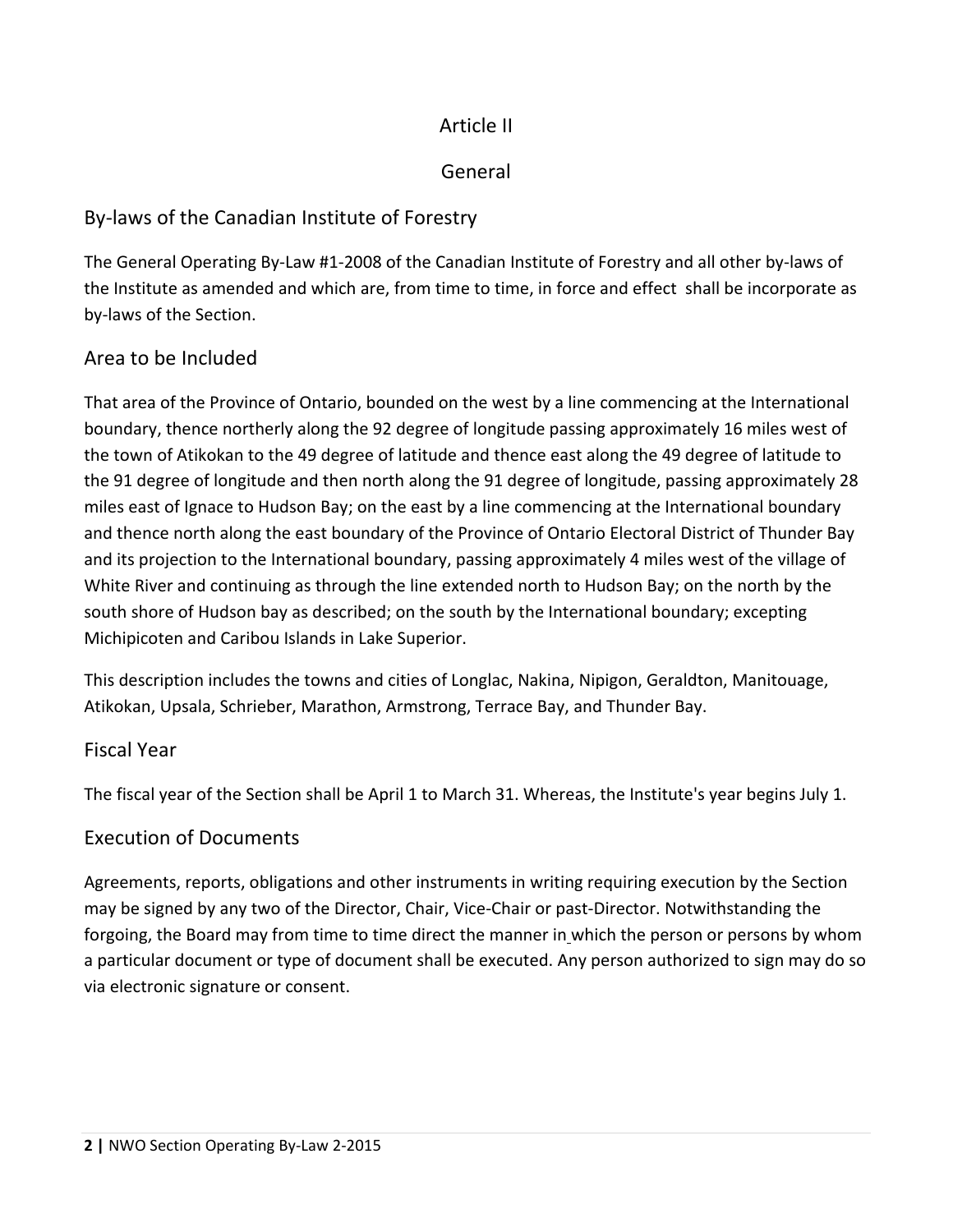### Objects

The objects of the Section shall be:

1) To implement the aims and objects of the Institute as set forth in its articles of incorporation specifically at the section level.

1.1 To provide leadership in all aspects of forestry.

1.2 To advance members in their knowledge of forestry.

1.3 To foster public understanding of forestry, and its importance.

1.4 To cultivate an 'esprit de corps' among members.

1.5 To recognize excellence and achievement among our membership.

1.6 To welcome graduates of Confederation College forest technical and Lakehead University forestry baccalaureate programs to the profession through the presentation of silver rings.

1.7 To serve as mentors to current student members by providing guidance on student-run events such as the NRSS Forestry Symposium and by encouraging their involvement on council.

#### Article III

#### Membership and Meetings of Members

There are 3 categories of members in the Section, including; active members, retired members and student members. These roles are described in by-law 1-2008.

The affairs of the Section shall be managed by the Council consisting of a Chair, a Vice-Chair, Treasurer, Secretary, Director, and not less than two additional Councillors and non-voting members; Confederation College and Lakehead University Student Representatives.

Where practical, membership of the Council shall reflect the section membership by including members from the forest industry, government, educational institutions, and students.

It shall be the responsibility of the Chair person and the Secretary to maintain contact with the Council. The members of the Council shall be members of the Section in good standing and shall, with the exception of the Secretary and Student Representatives, be elected by a ballot of the members of the Section. They shall be elected each year, and shall hold office until the end of the fiscal year of the Section, or until such date as their successors have been declared elected.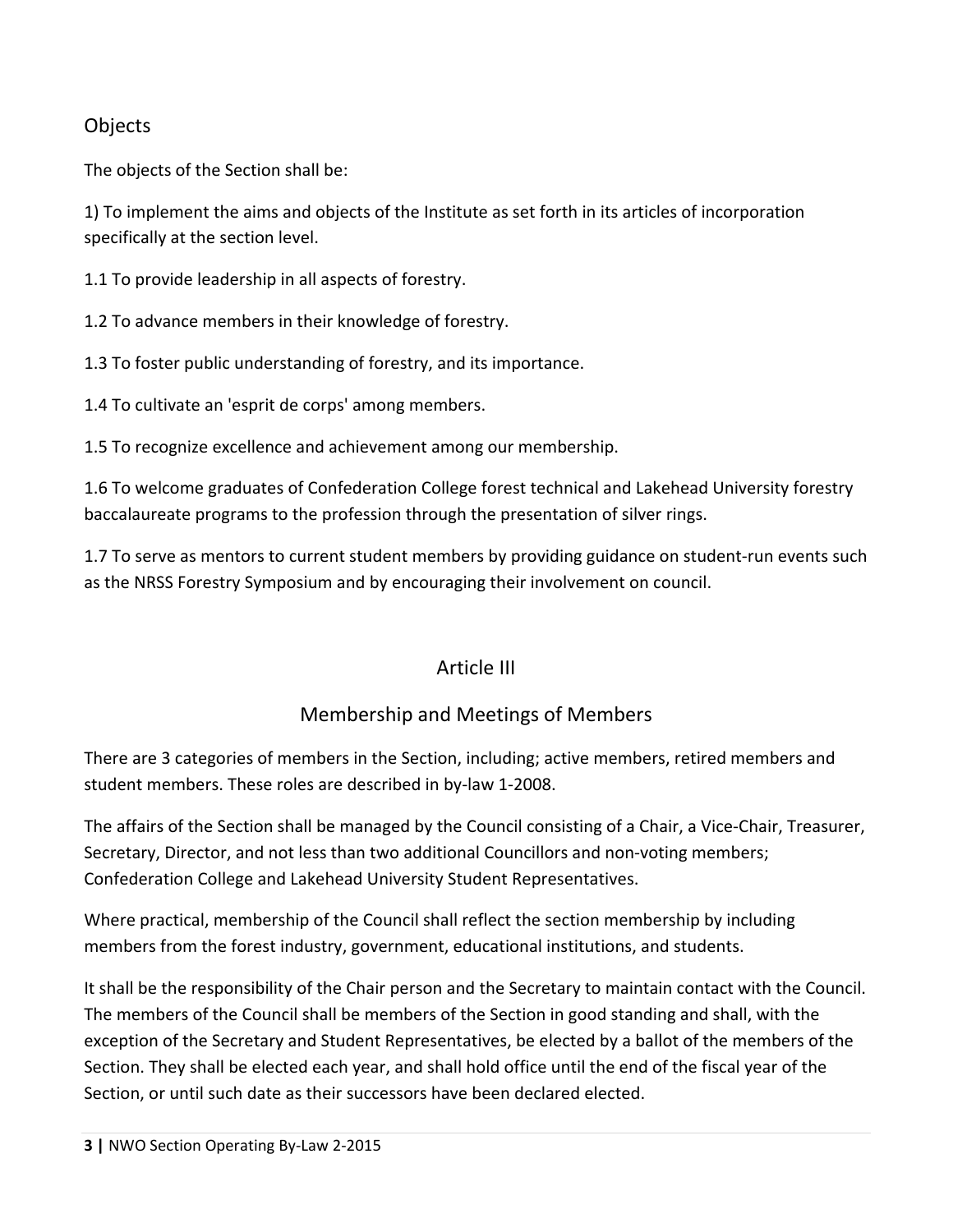The Secretary shall be appointed by and hold office at the pleasure of the Council.

The time and place of meetings of the Council will normally be scheduled by the Council at the previous meeting. The Chair or Vice-Chair acting in stead, may call a meeting of council should a special need arise. Notice of such a meeting should be sent out with at least a week's notice.

The Chair or Secretary will normally remind Council of scheduled meetings a week prior to the meeting date with a request for agenda items. Any section member in good standing may attend any Council meeting and bring forward agenda items.

## Annual General Meeting

The Annual General Meeting of the Section shall be held within a period of 90 days from the end of the fiscal year of the Section.

Ten (10) active members of the Section shall constitute a quorum at the Annual General Meeting.

At the Annual General Meeting, the Section shall receive reports from the Director, Chair, Treasurer, and any such committees that may have been active in the preceding twelve (12) months.

Elections of the Chair, Vice-Chair, Treasurer, Director, additional Councillors, Ontario Sections Caucus for Forests Without Borders and Student Representatives shall occur at the Annual General Meeting.

# Chairperson of the Meeting

In the event that the Chairperson, Vice Chair and Director are absent, the members who are present and entitled to vote at the meeting shall appoint one of their number to chair the meeting.

# Article IV

#### Finances

Each year at the Annual General Meeting, a budget estimate for the following fiscal year shall be submitted by the Treasurer for approval by the membership.

A motion to use any amount of the Section's financial assets may be made at a meeting of the members and should be in consultation with the Treasurer and budget.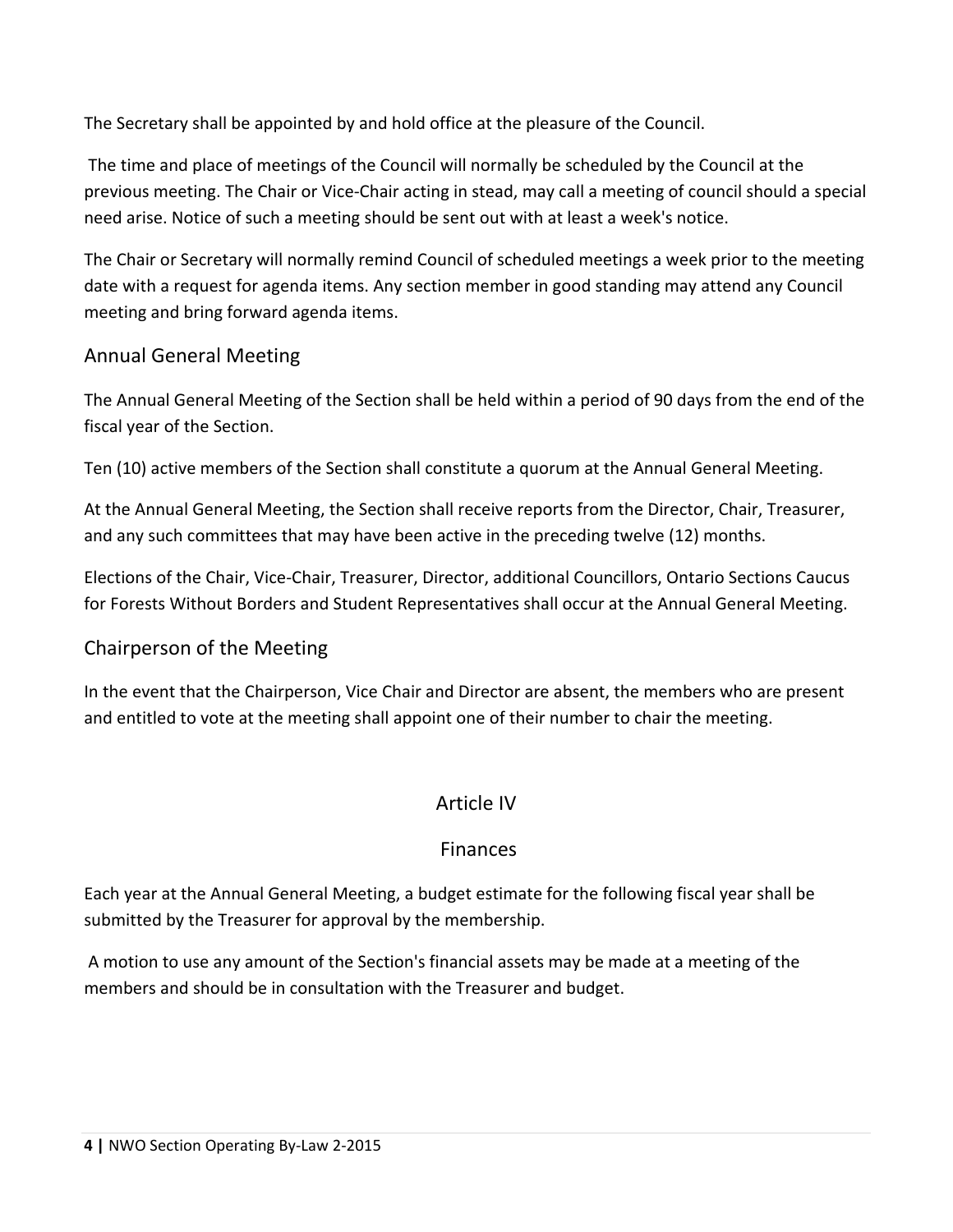### Article V

# Voting

A quorum at any meeting of the members shall be five (5) Council members.

In follow up to an agenda item, reoccurring business, a meeting of the Board of Directors, or where sufficient information is provided, the Director or Chair may put forward a motion to Council and request a vote by email.

Except where a ballot is demanded, voting on any questions proposed for consideration at a meeting of members shall be by show of hands, and a declaration by the Chair of the meeting as to whether or not the question or motion has been carried and an entry to that effect in the minutes of the meeting.

For any question proposed for consideration at a meeting of members, either before or after a vote by show of hands has been taken, the Chair of the meeting, or any member may demand a ballot, in which case the ballot shall be taken in such manner as the Chair directs and the decision of the members on the question shall be determined by the result of such ballot.

In addition to the ordinary procedure of decision of questions by show of hands or ballot, as may be required, the Council shall have the power to prepare, circulate and scrutinize a letter-ballot for the purposes of obtaining the wishes of the active members upon choice of policy or line of action.

Council, in preparing any letter-ballot, shall state whether the results of the ballot are intended to be binding primarily upon:

a) the membership as a whole

b) the Council in the performance of its duties.

# Article VI

# Amendments to the By-Law

The By-Law of the Section may be amended by a vote of the general membership at an Annual General Meeting or by electronic ballot.

a) A minimum of ten (10) active members of the Section shall constitute quorum.

b) Notice of the motion to change the By-Laws shall be circulated to all members, at least fifteen (15) days prior to the vote.